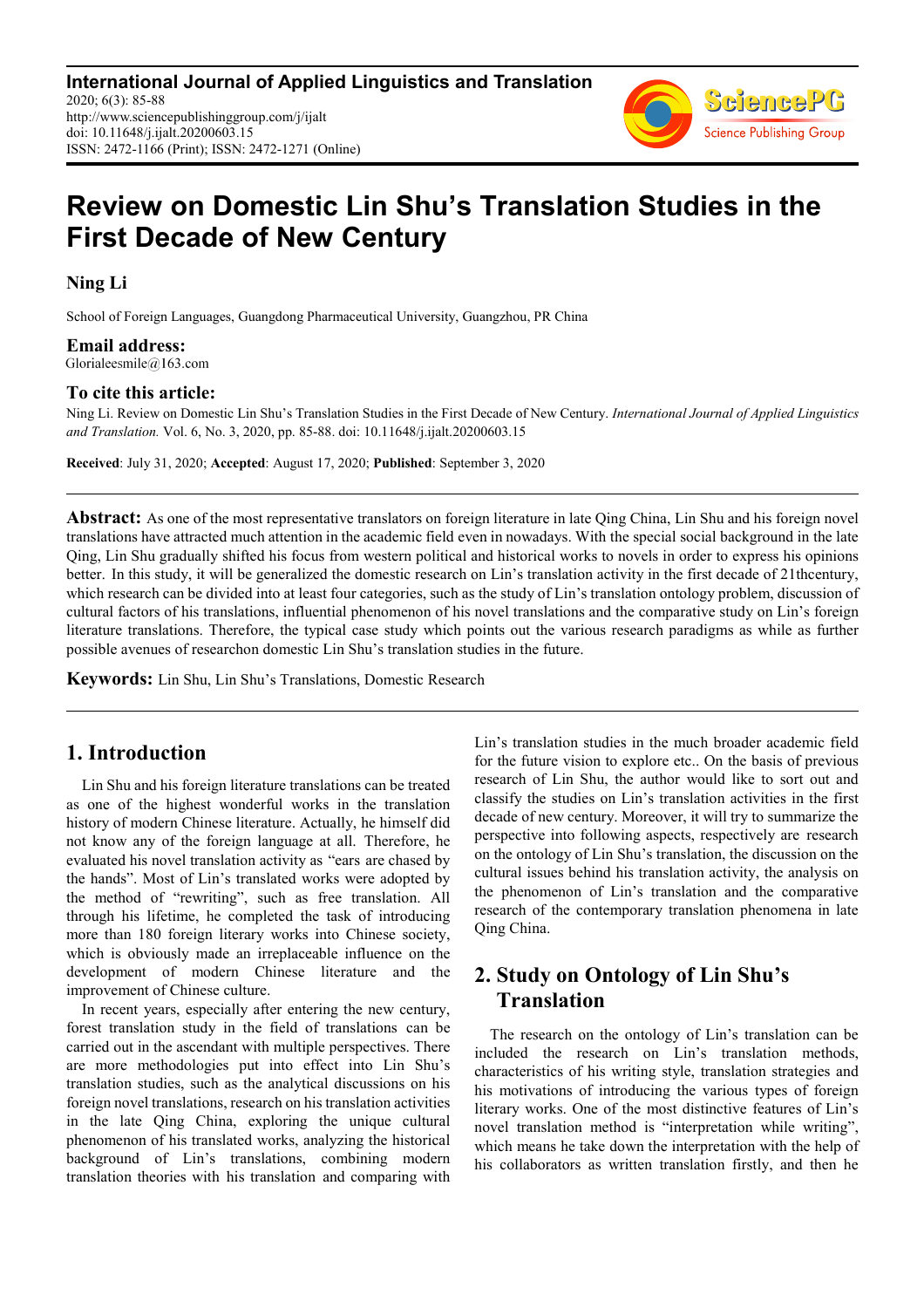modify the draft by rewriting later on, which is also made scholars interested in Lin Shu's interpretation collaborators. Among the scholars, Guo Yang has introduced part of interpreters of Lin Shu's translation from the perspective of interpreters' influential factors in his research finding. Moreover, Guo also analyzes the process of co-translation and points out the interpreter should not be held fully responsible for the fallacies in Lin's translations [1]. Zhang Xiuyan pays attention to the translation quality and language ability of different interpreters on Lin Shu's translation in the article of *The Forgotten Interpreters in Lin Shu's Novel Translations*  [2], whom also analyzes the advantages and disadvantages of this combination translation mode. Other scholars, such as Wen Yue'e has selected the major collaborator, for example, Wei Yi in Lin's translation to conduct the research finding. Moreover, in the majority of domestic Lin Shu's novel translations studies, the quantity of this aspect is not dominantly, on the contrary, several scattered discourse patterns are in the basic similarity, which needs to be further explored for in-depth analysis of historical materials.

Another distinguishing feature of Lin Shu's translation is that he writes foreign novels with classical Chinese style, which several scholars choose to study Lin's translation from this perspective. For instance, Zhang Zhuxiang and Liu Jiehui take the case study of Lin Shu's translation of *Ba Li Cha HuaNv Yi Shi* as an example to probe into his writing style in the translation press on the acceptation of how to play an important role in the process of ideological evaluation [3]. In the article of *Novel Writing: The Resonance and Transformation between Lin Shu's Ancient Writings and Lin's Translated Novels,* Wu Wei has paid attention to the convergence of Lin Shu's translated works and creation in the aspect of the conception of "writing". He believes that Lin's "consciously practiced the ancient writings with ancient 'novel writing' style" [4], which has enabled refined and popular literature and Chinese and Western literature to blend together. At the same time, LinShu's faithless translation strategy has also attracted the attention of domestic researchers. Such as, Huang Hanping has indicated in his article *"Abridge" and "Supplement" in Literary Translation -- A Cultural Perspective of the Phenomenon of Original Works* from the perspective of polysystem for the discussion of Qian Zhongshu's work on *Lin Shu's Translation* with the review on discourse of Lin's translation by "abridge" and "supplement" in his novel translation from the referential original phenomenon to multi-cultural relations [5]. Besides, by comparing Lin Shu's translation of Haggard's original novels, Liu Hongtao and Liu Qian has discussed Lin's "unfaithfulness" translation to a kind of "creative treason" [6]. Similar through more case studies of Lin Shu's translation strategies and motivations, which includes Yao Yanbo's article *Study on Methods of Lin Shu's Translation of Poetic Interpretation*, Huang Rong's *Study of Lin Shu's Translation on Dickens's Novels*, Huang Yanjie's *Study of Lin Shu's Translation of Yin Bian Yan Yu*  and so on. As for this kind of research, due to the large number and diverse types of Lin Shu's translated novels,

scholars usually analyze and discuss them through one translationor summarize them in a general way. Therefore, there are some defects in the research, such as duplicity, partial generalization or superficial appearance.

### **3. Study on the Cultural Issues Behind Lin Shu's Translation**

With the appearance of "cultural turn" in translation studies, more and more scholars have turned their attentions to the study on the cultural issues behind Lin Shu's translations. Most of them made a diachronic analysis of Lin himself and his translated novels from the perspectives of ideology, cultural choice and literary contradiction. Some of them consider that Lin Shu misunderstood or even adjusted Western literature and culture through subjective efforts into Chinese literary field, while others consider that Lin's translation strategy can be treated as a kind of historical, helpless and contradictory choice during the period of late Qing China.

Refer to the scholars in this research area, which studies have involved in multiple aspects, such as Su Guining's article *Study of Cultural Choice in Lin Shu's Novel Translation*, in which he has discussed the basic motivation of Lin's translation activity of foreign novels. As meanwhile, he also indicates the perspective of Lin Shu as a turning point of Chinese intellectuals in terms of translation motive, material selection and translation strategies, who has unconsciously showed the ideology of contradiction and selection of literature and art that it is these contradictions prompted Lin Shu's translations as the different cultural tendency in different periods and positioning [7]. Other scholars for example, Ma Bing goes straight to the contradictions of Lin Shu's translations from him excavated in sequence in different periods of the target in his literary ideas, reforming ideas, aesthetics belonging to which of various aspects of ideological contradiction, even describe Lin Shu as the representative paradox of conservative and innovative [8]. However, some scholars do not agree with the description on cultural contradictions or paradox of Lin Shu's translation. On the contrary, they consider Lin's translations have reflected his subjective efforts to adjust conflicts to gain the target readers' acceptance based on his interpretation of western literature into ancient Chinese culture. For example, Yang Hongjun has pointed out that based on the subjective distortion of source language culture, new ideas of western culture and the traditional culture have taken initiative to reconcile for target readers, which have also given the awareness of national identity to the target readers [9]. At this level, Lin Shu's transition of western literature has played the extraordinary role in mental changes in Chinese society at that time. Moreover, with the studies of many scholars, for instance Zhang Juncai, Lin Wei and Li Jingguang whose findings have praised how Lin Shu successfully mediated the conflict between Chinese and Western cultures, even developed the new Chinese literature. While at the same time, other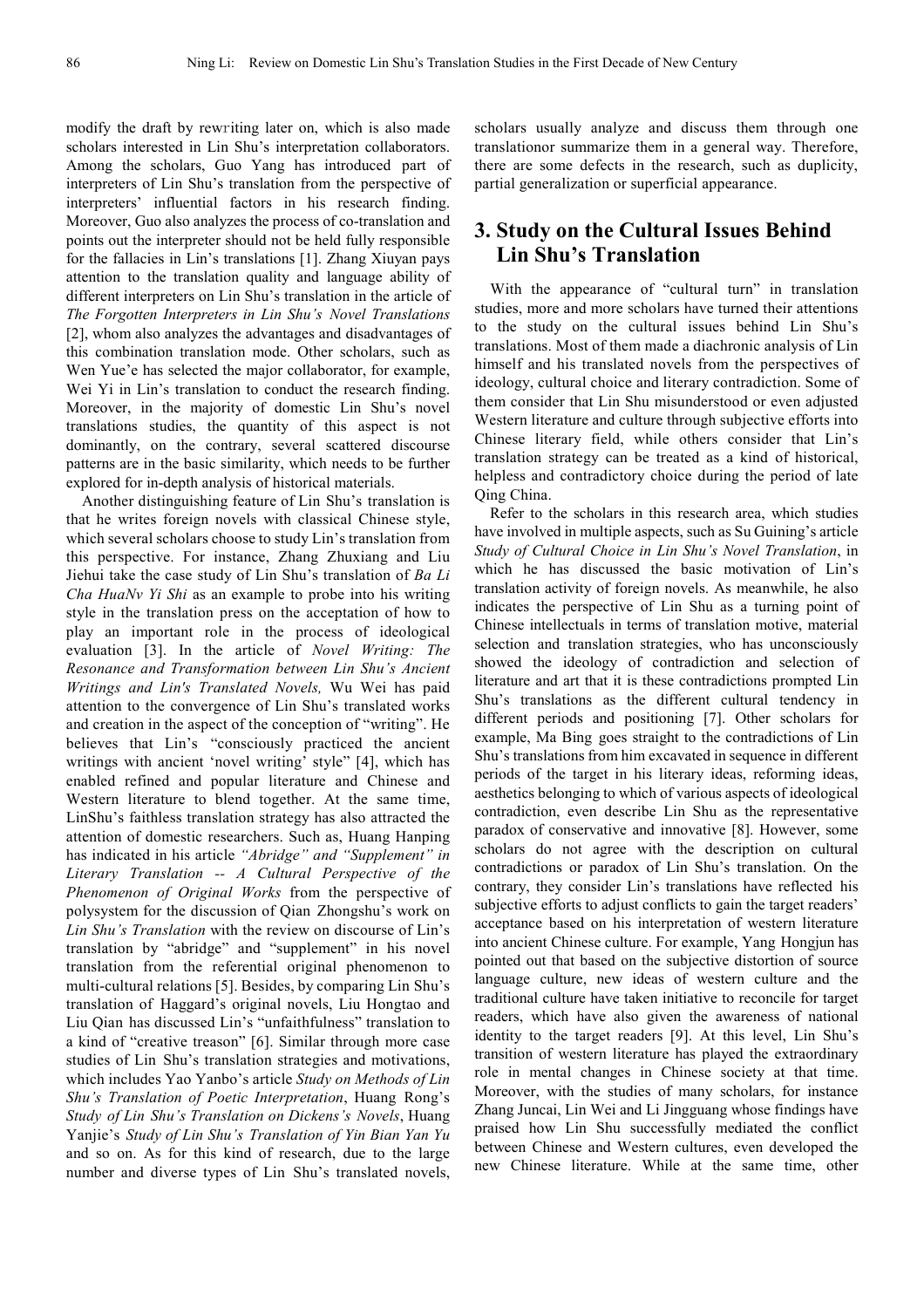researchers have focused on the negative impact of Lin's translation comparing literary reformers then, which consider that Lin's activity in translation, to some extent had delayed the modernization of Chinese literature for his using of cultural paradigm for the target language. In a word, opinions are various within the scope of this study on Lin Shu's translations.

## **4. Study on the Cultural Phenomenon of Lin Shu's Translation**

While introducing various western translation theories, Chinese translation circles are also trying to apply these theories to explain typical translation phenomena in Chinese translation history. Therefore, Lin Shu's novels have been regarded as the unique translation phenomenon by most of the domestic scholars; what's more, with the discussion of Lin Shu's typical translation case study, various modern translation theories such as polysystem, postcolonial, manipulation and rewriting theories have been introduced to interpret Lin's foreign novel translations.

In research paper of *Study on Lin Shu's Translation from the Perspective of Postcolonial Theory*, Liu Yang and Huang Qin have analyzed Lin's translated novels based on the postcolonial translation theory, which is based the social background in late Qing, characteristics of translation selections and translation strategy analysis, while taking the consideration of Lin's translation phenomenon as the third world to face the post-colonialism context. Therefore, various translators would to adopt a new translation criteria and strategy to against the foreign cultural invasion asa kind of subjective efforts [10]. However, in the application of translation theory, this kind of research is often considered as applying the ready-made theories, which with the defects of insufficient analysis and lack of independent thinking and unique insights. At the same time, there are also scholars try to point out the defects and inapplicability of some modern translation theories by analyzing the phenomenon of Lin Shu's translations. For example, in the *Study of Lin Shu's Domestication Translation Strategy from the Perspective of Polysystem Theory,* Yang Xiaohong has analyzed the adoption of domestication in the translation strategy of internal causes in Lin's novel translated activity [11], which is also pointed out the theory of polysystem would be focused on the objective factors, such as cultural status and subjectivity of translators' to target readers for the specific translation purpose, therefore, which does not apply to explain the special translation phenomenon as Lin Shu's translations.

## **5. Comparative Study Between Lin Shu's Translation and Others**

Refer to this point, it belongs to the category of comparative studies. Domestic researchers have put Lin Shu and his foreign literature translation into a much broader academic field in vision, which has also transcended the limitations of time and space, seeking to find similar phenomena in Chinese and Western translation history and make the comparative analysis.

Take Xie Piaoyun's research paper for an example, it has discussed the comparison between Lin Shu's foreign novel translation and Yan Fu's essay translation, which has made detailed descriptions with the influential elements of Lin and Yan's subjectivity [12], such as family background, life time experiences, personal conceptions and emotional personalities, which have held that similarities and differences in these aspects are closely related to their characteristics in translation. Similarly, Zhu Chaowei has taken the comparative study on Lin Shu and Ezra Pound in their translation activities, which through the sorting both of the Chinese and foreign literature in translation thoughts and analysis that have indicated their translation characteristics, such as elegant in rewriting, precise in knowledge information and appropriate in purpose for target reader's appreciation [13]. However, the combination of creative collocation and unfaithful of the original context is also resulted to the negative criticism on their translations in domestic research field. Later on, the "misunderstanding" [14] of Lin Shu and Ezra Pound's translation has gradually become the specific cultural phenomena in translation studies. In addition, some other scholars have compared Lin Shu and the rest similar foreign translators from various perspectives to analyze, among which such as the translator of ancient Chinese literature Arthur Waley [15], which has taken their personal characteristics and subjectivities in Chinese to Western translation activities.

#### **6. Conclusion**

As one of the most important and well-known modern Chinese translators, Lin shu's contemporary perspective and viewpoint in cultural transformation and social awareness of China in the late Qing and early Republic is obviously impossible to ignore.

Based on the discussions of Lin Shu's foreign translations from at least four aspects above, the review has sorted out and integrated the domestic research perspectives in the first decade of new century, nevertheless, due to the limited original material and the space limitation, the review only has presented the list of some typical examples to illustrate the related research achievements on types of context, developed direction, perspectives that can be adopted and to some extent, the existing limitations in Lin Shu's translation studies, which has expected to make future study and exploration in this research area.

#### **Acknowledgements**

This Article Is Funded by 2018 Young Innovative Talents Project of Guangdong Entitled "Study on the Narrative of National Imagination in the Late Qing China Based on the Cultural Field" (2018WQNCX062).